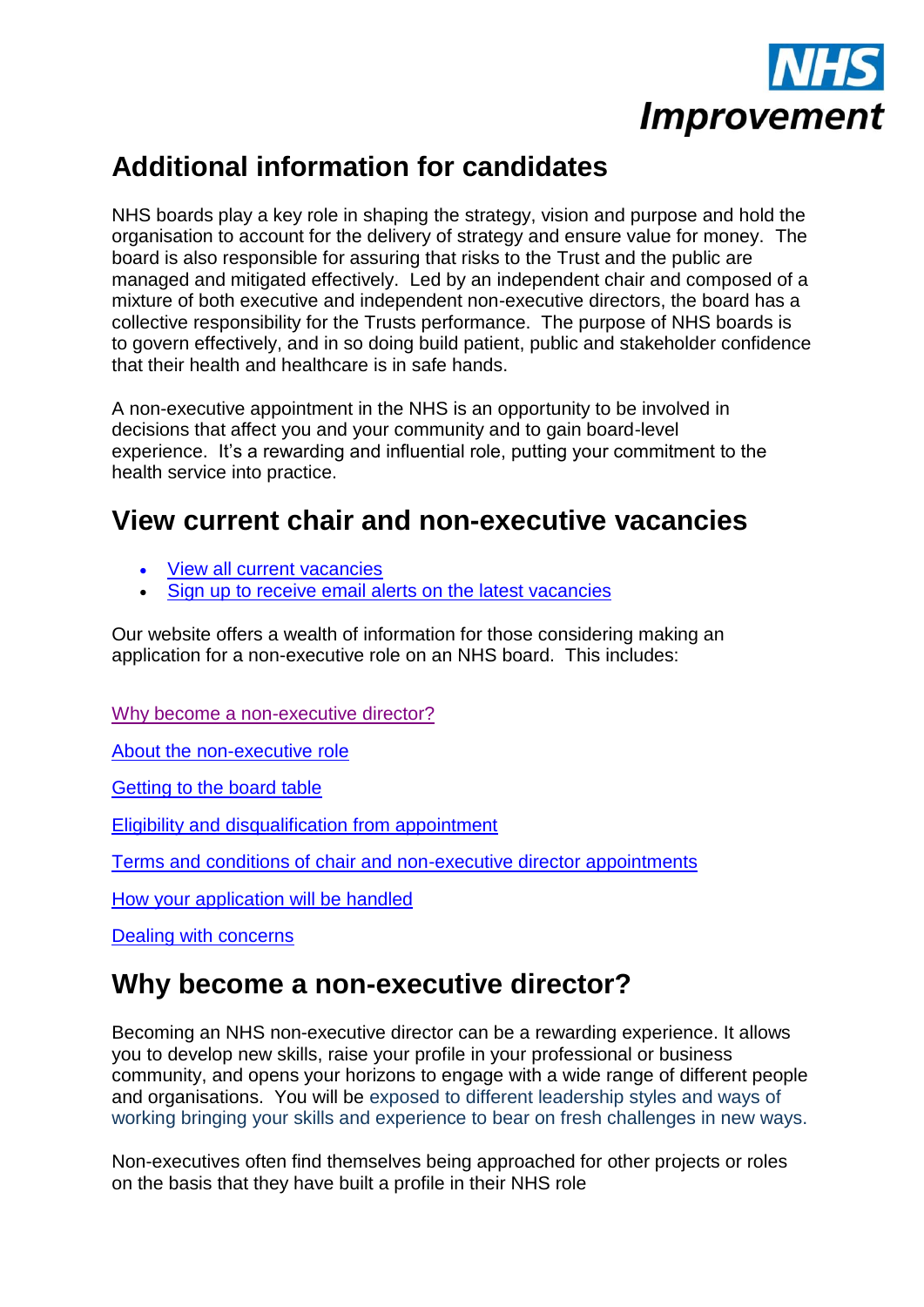Many non-executives claim that once they have one board level role on their CV, they are more easily able to access further opportunities



You receive local induction training on appointment, access to national training sessions and other development opportunities

**What's expected?** The basic expectation will be to attend the monthly board meeting and any further committees you are appointed to. You may also be asked to represent the Trust at external events and those designed to support your continuous development. It is anticipated that an NHS non-executive role will take two or three half days a month - but there is no fixed time commitment. The experience of most of our non-executives is that once you get a taste for the NHS you can't resist getting more involved.

**What it takes to be a non-executive director?** These roles carry responsibility, and the demands placed on NHS non-executives come from all directions from government, stakeholders and regulators. Listed below are some important personal attributes needed for the role:

#### *independent and impartial thought and judgement, strategic mind, willingness to challenge, inquisitive mind and eagerness to learn, listening and communication skills, influencing without dominating, confidence and sensitivity, clear vision and passion, emotional intelligence, facilitating, enabling and mentoring, integrity, courage, resilience*

Successful non-executive directors bring knowledge gained from many different business and operational settings. They can bring a fresh perspective to entrenched problems, and can promote collaboration and help break down boundaries that hold back progress.

A diverse group of people will learn from, and challenge each other and therefore be more insightful. NHS Improvement believes that to make the best possible decisions, NHS boards need people with a mix of skills and experience. We are looking for people from a range of backgrounds that understand the needs and priorities of their local communities and can hold the confidence of patients and the public. You can make a really valuable contribution by offering skills such as:

*finance, commerce, risk and performance management, consumer focus, marketing, the law, organisational development, change management, digital innovation, turnaround experience, HR, workforce development, clinical and patient safety expertise, quality improvement, business development, regeneration, community development, service provision for disadvantaged groups, patient advocacy, community engagement*

### <span id="page-1-0"></span>**About the non-executive role**

The purpose of NHS boards is to govern effectively, and in so doing build patient, public and stakeholder confidence that their health and healthcare is in safe hands.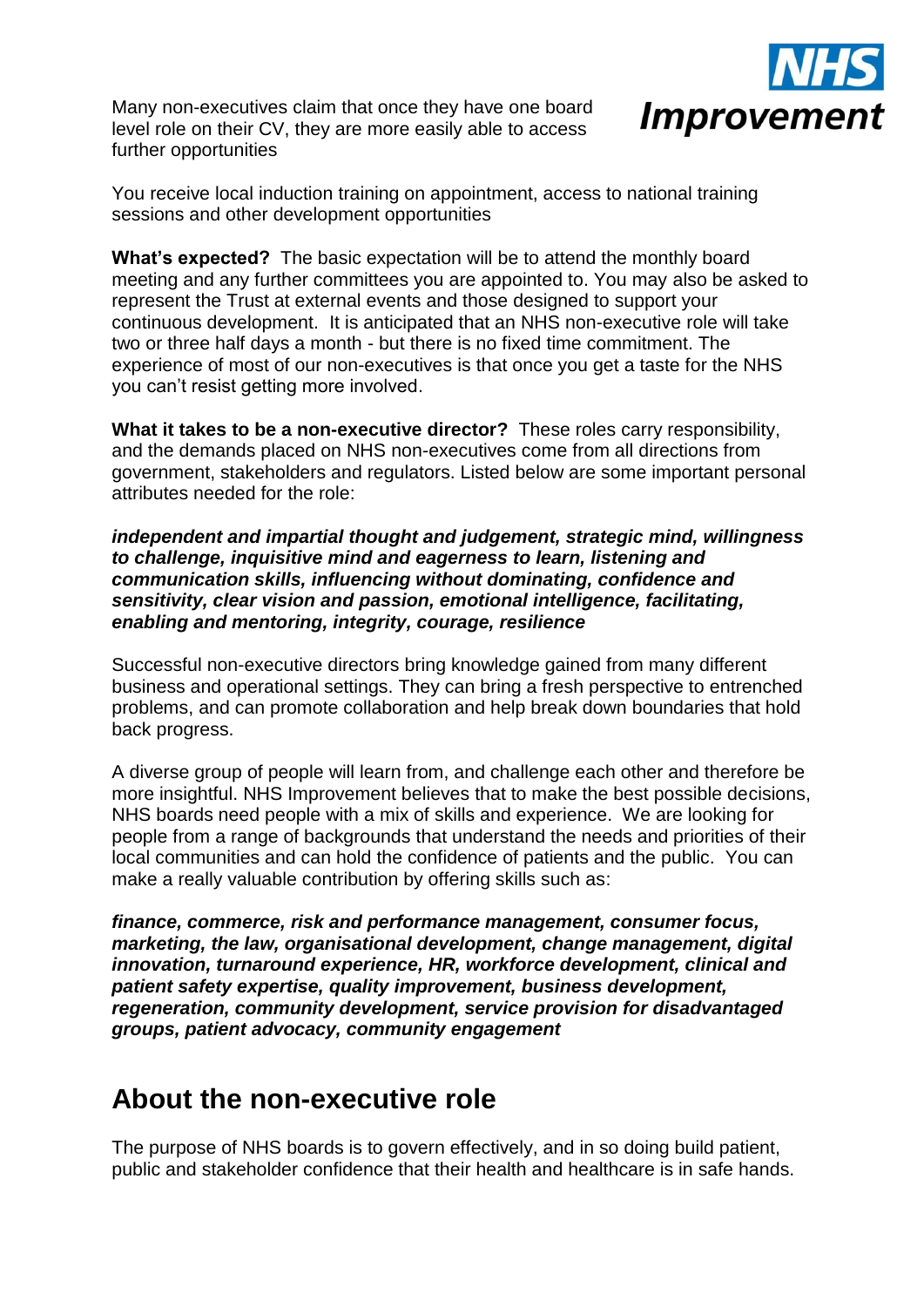This fundamental accountability to the public and stakeholders is delivered by building confidence:



- in the quality and safety of health services
- that resources are invested in a way that delivers optimal health outcomes
- in the accessibility and responsiveness of health services
- that patients and the public can help to shape health services to meet their needs
- that public money is spent in a way that is fair, efficient, effective and economic.

### **Roles and responsibilities of the non-executive director**

Non-executive directors will work alongside other non-executives and executive directors as an equal member of the board. They share responsibility with the other directors for the decisions made by the board and for success of the organisation in leading the local improvement of healthcare services for patients. Non-executives use their skills and personal experience as a member of their community to:

**Formulate plans and strategy -** bringing independence, external perspectives, skills, and challenge to strategy development

### **Ensure accountability**

- holding the executive to account for the delivery of strategy
- providing purposeful, constructive scrutiny and challenge
- chairing or participating as a member of key committees that support accountability
- being accountable individually and collectively for the effectiveness of the board

### **Shape culture and capability**

- actively supporting and promoting a healthy culture for the organisation which is reflected in their own behaviour
- providing visible leadership in developing a healthy culture so that staff believe non-executive directors provide a safe point of access to the board for raising concerns
- ensuring the directors of the board are 'fit and proper' for the role and champion an open, honest and transparent culture within the organisation

**Context** - mentoring less experienced non-executive directors where relevant

### **Process, structures and intelligence**

- satisfying themselves of the integrity of reporting mechanisms, and financial and quality intelligence including getting out and about, observing and talking to patients and staff
- providing analysis and constructive challenge to information on organisational and operational performance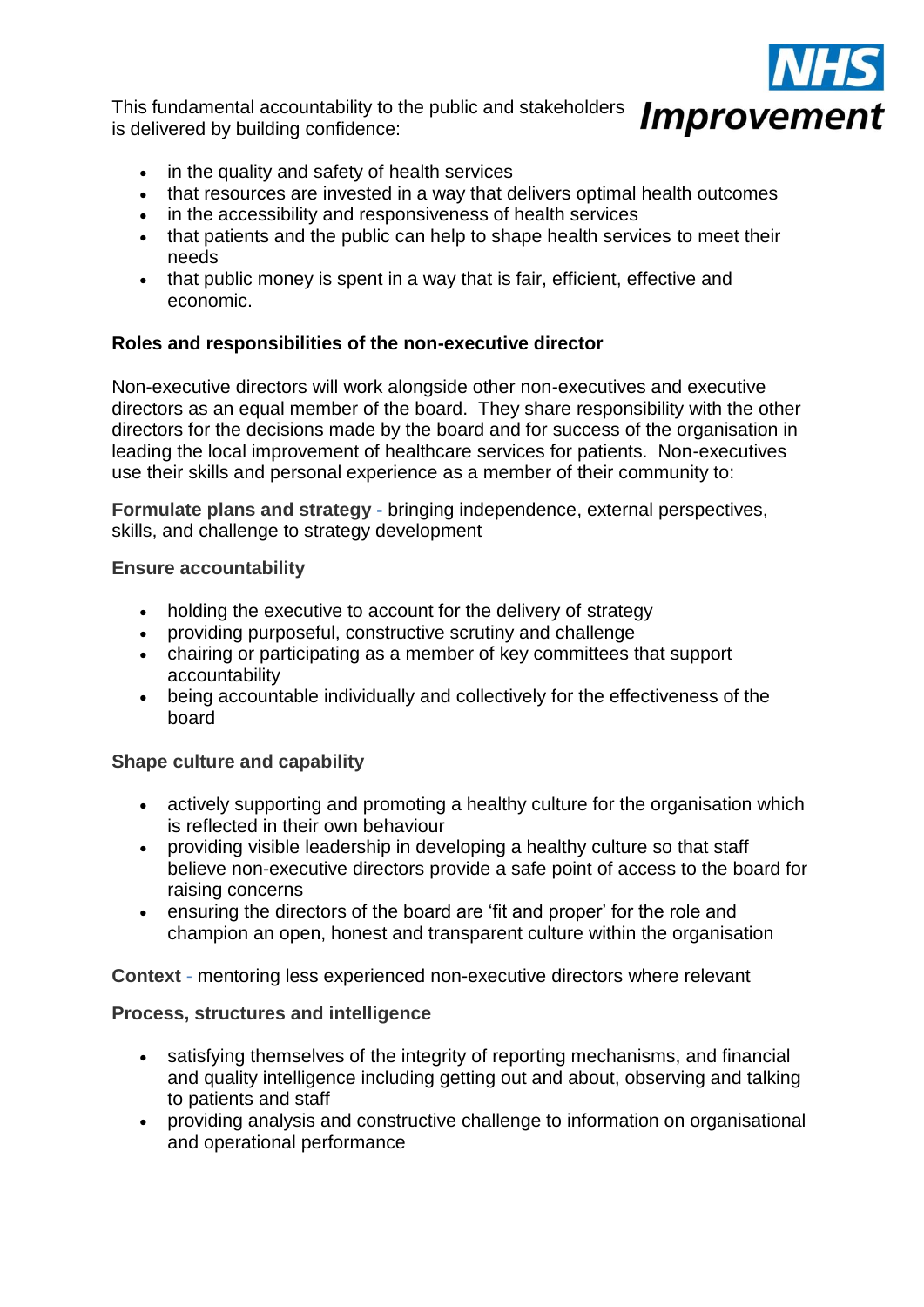### **Engagement**



- ensuring that the board acts in best interests of patients and the public
- being available to staff if there are unresolved concerns
- showing commitment to working with key partners

In particular the responsibilities of non-executive directors are to:

- commit to working to, and encouraging within the Trust, the highest standards of probity, integrity and governance and contribute to ensuring that the Trust's internal governance arrangements conform with best practice and statutory requirements
- provide independent judgement and advice on issues of strategy, vision, performance, resources and standards of conduct and constructively challenge, influence and help the executive board develop proposals on such strategies to enable the organisation to fulfil its leadership responsibilities to patients, for healthcare of the local community
- ensure that patients and service users are treated with dignity and respect at all times, and that the patient is central to trust decision making
- ensure that the board sets challenging objectives for improving its performance across the range of its functions
- structure the performance of management in meeting agreed goals and objectives
- in accordance with agreed board procedures, monitor the performance and conduct of management in meeting agreed goals and objectives and statutory responsibilities, including the preparation of annual reports and annual accounts and other statutory duties
- ensure that financial information is accurate and that financial controls and risk management systems are robust and defensible and that the board is kept fully informed through timely and relevant information (you may be asked to sit on the audit committee on behalf of the board)
- accept accountability to the NHS Improvement for the delivery of the organisation's objectives and ensure that the board acts in the best interests of patients and its local community
- contribute to the determination of appropriate levels of remuneration for executive directors
- participate in the audit committee and take an active part in other committees (including the investment and remuneration committees) established by the board of directors to exercise delegated responsibility
- as a member of board committees, appoint, remove, support, encourage and where appropriate "mentor" senior executives
- bring independent judgement and experience from outside the Trust and apply this to the benefit of the Trust, its stakeholders and its wider community
- assist fellow directors in providing entrepreneurial leadership to the Trust within a framework of prudent and effective controls, which enable risk to be assessed and managed
- assist fellow directors in setting the Trust's values and standards and ensure that its obligations to its stakeholders and the wider community are understood and fairly balanced at all times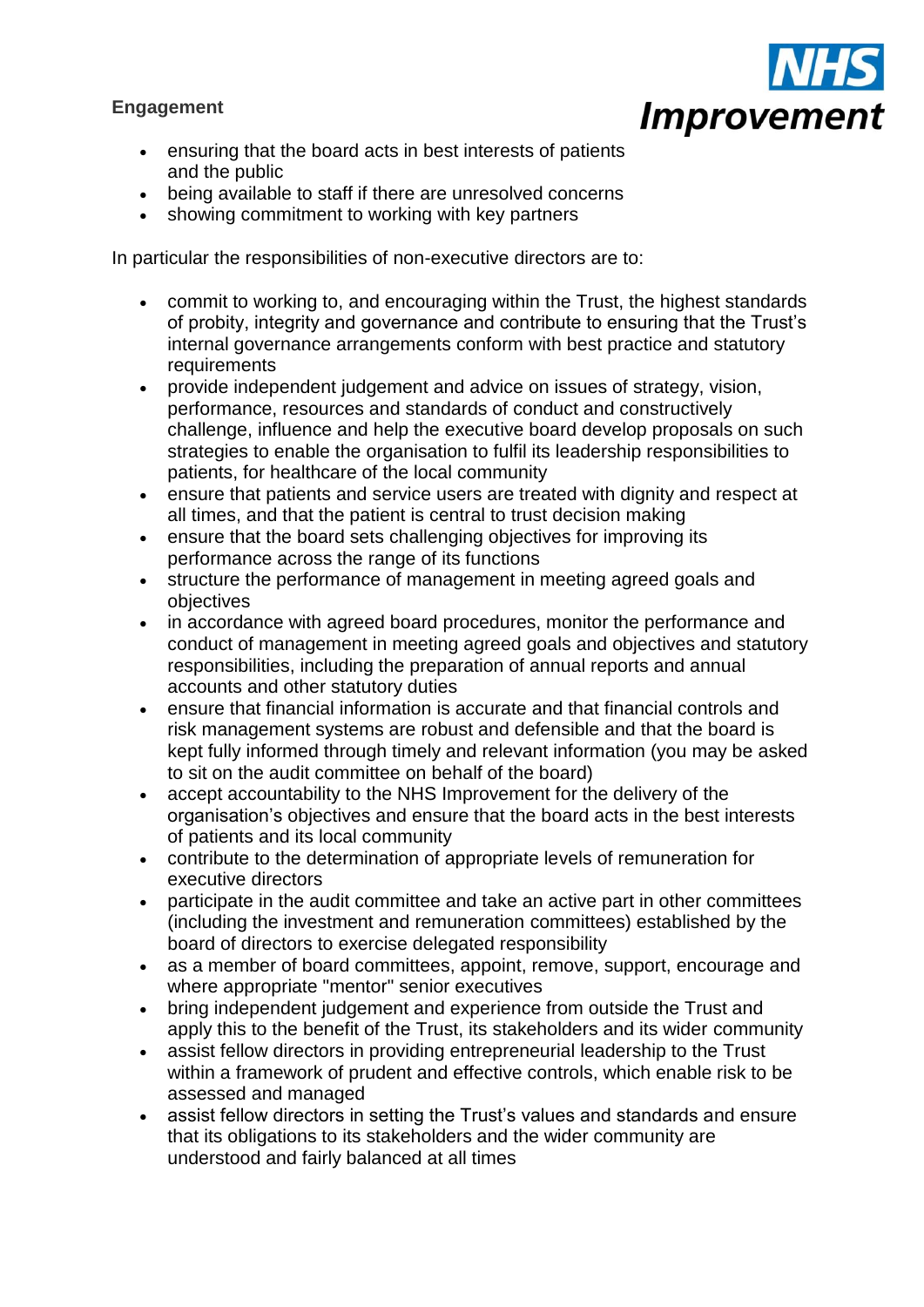

- ensure that the organisation values diversity in its workforce and demonstrates equality of opportunity in its treatment of staff and patients and in all aspects of its business
- engage positively and collaboratively in board discussion of agenda items and act as an ambassador for the Trust in engagement with stakeholders including patients and the local community, dealing with the media when appropriate.

## <span id="page-4-0"></span>**Getting to the board table**

Included below are a few suggestions for those considering a non-executive role in the NHS:

- Do your homework before starting your application research the Trust to learn about specific challenges, read board papers and speak to those you know who have used their services.
- Who to influence and how make contact with the Chair of the trust to gain an understanding of the Trusts priorities and the skills needed. Contacts are usually included in the information packs and an informal conversation will help you decide if this is the right role for you and give you an advantage in completing your application.
- Gathering momentum engage with healthcare and local community networks to raise your profile and improve your understanding of the NHS and its challenges.

Your application should articulate what it is you can offer. Tailor it to reflect the needs of the Trust and how your skills and experience can add value:

- Scrutinise the person specification and use the intelligence you have gained from the Chair to ensure your CV and supporting statement demonstrate the requirements for the role.
- Bring your experience to life by explaining your personal responsibility and influence on achievements within relevant roles.
- Demonstrate your understanding of the non-executive perspective and the relationship with the executive colleagues
- Always outline your motivation for applying to show your enthusiasm and commitment to improving the quality of care for patients.

Information about individual NHS Trusts such as business plans, annual reports and further information about services, will be available on Trust websites. Other sources of information include:

- [NHS Improvement](https://improvement.nhs.uk/) for information about the [support provided to Trusts:](https://improvement.nhs.uk/improvement-hub/)
- [The Department of Health](https://www.gov.uk/government/organisations/department-of-health) has information including latest policy initiatives
- [The Care Quality Commission](http://www.cqc.org.uk/) (CQC), which regulates all health and social care services in England. The commission ensures the quality and safety of care in hospitals, dentists, ambulances, and care homes, and the care given in people's own homes
- [NHS England](http://www.england.nhs.uk/) empower and support clinical leaders at every level of the NHS through clinical commissioning groups (CCGs), networks and senates, in NHS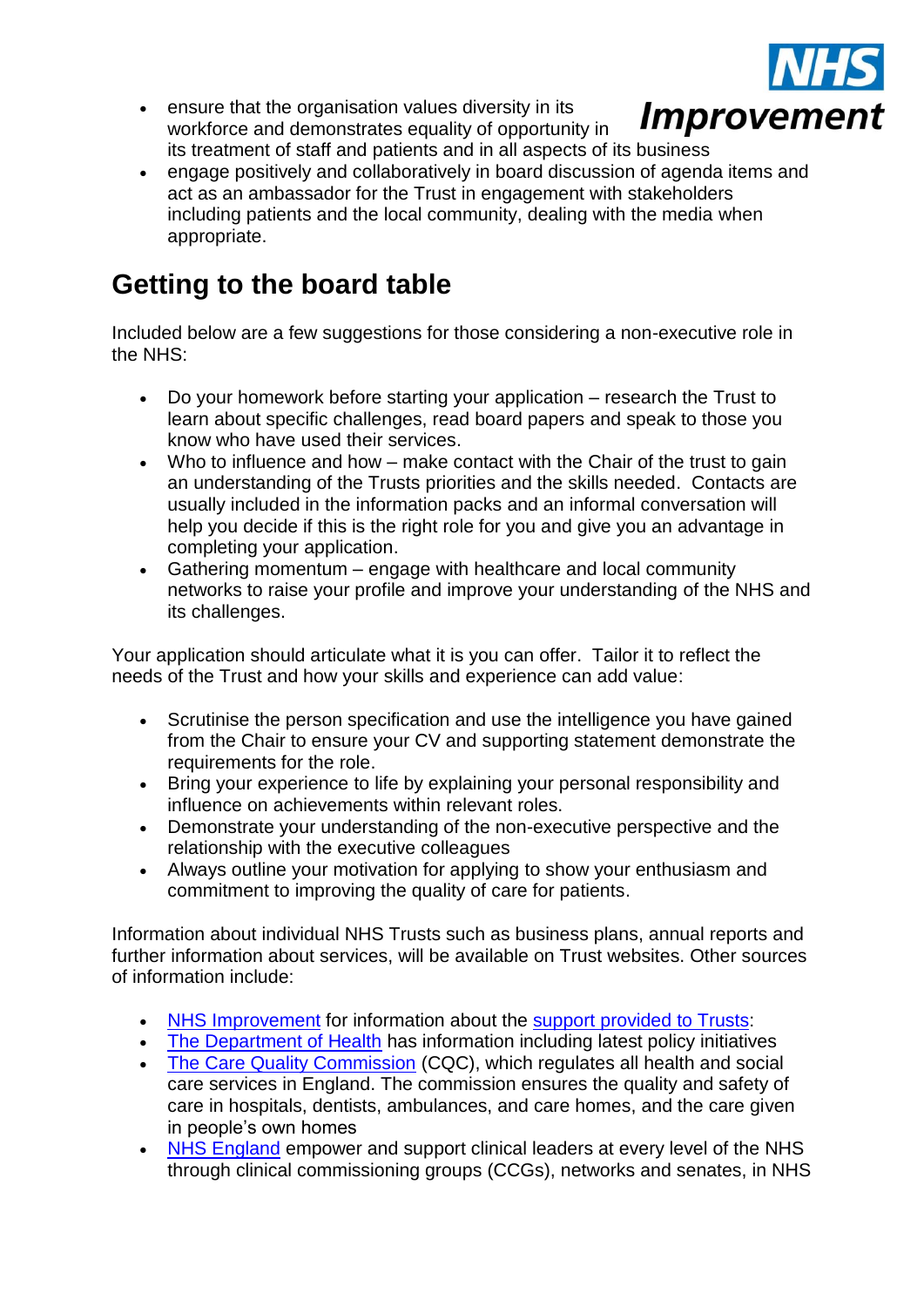England itself and in providers, helping them to make genuinely informed decisions, spend the taxpayers' money wisely and provide high quality services



 [The Healthcare Financial Management Association](hfma.org.uk) (HFMA) has more information about NHS financial management

### **Useful reading**

- [The Healthy NHS Board 2013](http://www.ntda.nhs.uk/wp-content/uploads/2013/04/NHSLeadership-HealthyNHSBoard-2013.pdf)
- **[Equality Delivery System for the NHS](http://www.england.nhs.uk/ourwork/gov/edc/eds/)**
- [Quality in the New Health System](https://www.gov.uk/government/uploads/system/uploads/attachment_data/file/213304/Final-NQB-report-v4-160113.pdf)
- The [NHS Constitution](https://www.gov.uk/government/uploads/system/uploads/attachment_data/file/170656/NHS_Constitution.pdf)
- [Healthcare Leadership Model](http://www.leadershipacademy.nhs.uk/discover/leadershipmodel/)
- [Five Year Forward View](http://www.ntda.nhs.uk/blog/2014/10/23/the-nhs-five-year-forward-view/)

# <span id="page-5-0"></span>**Eligibility and [disqualification from appointment](http://www.ntda.nhs.uk/blog/2014/11/03/terms-and-conditions-of-appointment/)**

You should declare anything in either your professional or personal history which may affect your eligibility for appointment or may cause embarrassment or bring the organisation into disrepute, should you be appointed.

**Residency** - Preference will usually be given to candidates who live in, or have strong connections with the area served by the Trust. We may sometimes accept applications from those with the appropriate experience living in the surrounding areas. You should always check the person specification specific to the vacancy.

**Conflicts of interest** – You should note the requirement to declare any business or personal interests that might be relevant to the work of the Trust for which they have applied and which could lead to a real or perceived conflict of interests.

The "fit and proper [persons"](http://www.cqc.org.uk/guidance-providers/regulations-enforcement/regulation-5-fit-proper-persons-directors) requirement plays a major part in ensuring that the people who have director level responsibility for the quality and safety of care and for meeting the fundamental standards are suitable to carry out these important roles. Under the regulations, NHS providers must be able to provide evidence that appropriate systems and processes are in place to ensure that all new directors and existing directors are, and continue to be, fit for purpose and that no appointments meet any of the 'unfitness' criteria set out in the regulations. Further information about our approach, including the checks we will undertake to ensure that the chairs and non-executives we appoint meet these requirements is also available on our [website.](https://improvement.nhs.uk/news-alerts/fit-and-proper-persons-requirements/)

**Disqualification for appointment -** Not everybody is eligible to be appointed to an NHS Trust. The following people are disqualified from appointment as chairs or nonexecutive directors:

- Employees of NHS Trust with the vacancy
- serving MPs including MEPs and candidates for election as MP or MEP
- Chairs and members of the governing bodies of clinical commissioning groups - or employees of such group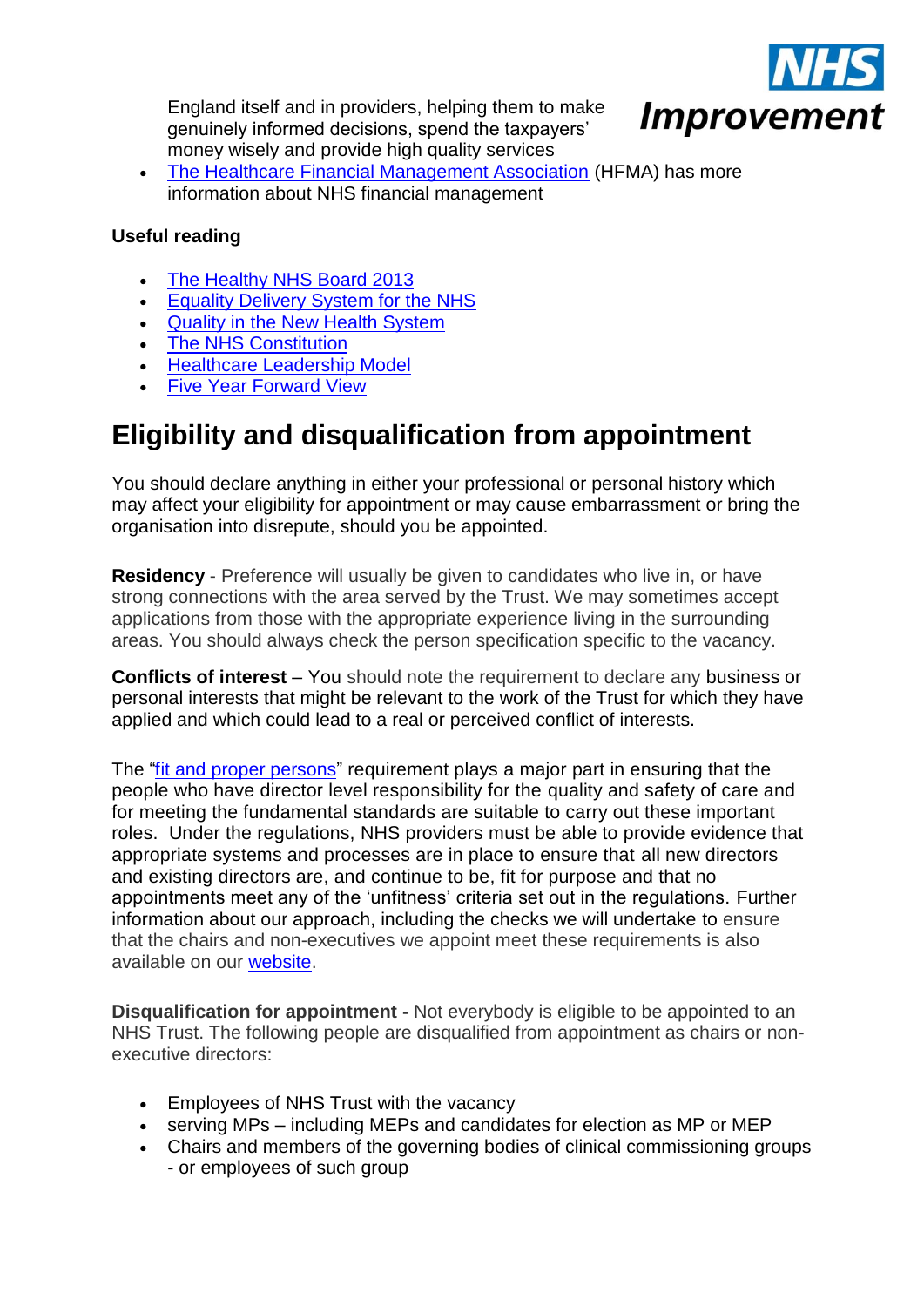

- People who have received a prison sentence or suspended sentence of 3 months or more in the last 5 years
- People who are the subject of a bankruptcy restriction order or interim order
- Anyone who has been dismissed (except by redundancy) by any NHS body
- In certain circumstances, those who have had an earlier term of appointment terminated
- Anyone who is under a disqualification order under the Company Directors Disqualification Act 1986
- Anyone who has been removed from trusteeship of a charity.

In most circumstances, we would not appoint Civil Servants within the Department of Health, or members/employees of the Care Quality Commission to these roles.

All the disqualifications above apply to both chair and non-executive director posts. For chair roles the following additional criteria apply:

- People who perform or provide primary dental services, primary medical services or primary ophthalmic services under the National Health Service Act 2006;
- People who are partners or are in a partnership, or are legal and beneficial owners of shares in a company that, or a director of a body corporate that provides primary dental services, primary medical services or primary ophthalmic services;
- Employees of any of the above

## <span id="page-6-0"></span>**Terms and conditions of NHS trust chair and nonexecutive director appointments**

These posts are public appointments and not jobs and are therefore not subject to the provisions of employment law.

**Period of appointment** - New appointments will usually be made for an initial period of between two to four years, after which individuals may be considered for further terms of office, subject to the needs of the organisation and a good performance.

**Time commitment** – These are part time roles with considerable flexibility for how individuals decide to spend their time, including some evening engagements and preparation time away from the trust. We estimate that as a minimum these roles require the equivalent to:

- 3 days a week for chairs
- 2 to 3 days a month for non-executive directors

**Standards in public life –** You will be expected to demonstrate high standards of corporate and personal conduct. The seven principles of public life apply to anyone who works as a public office-holder: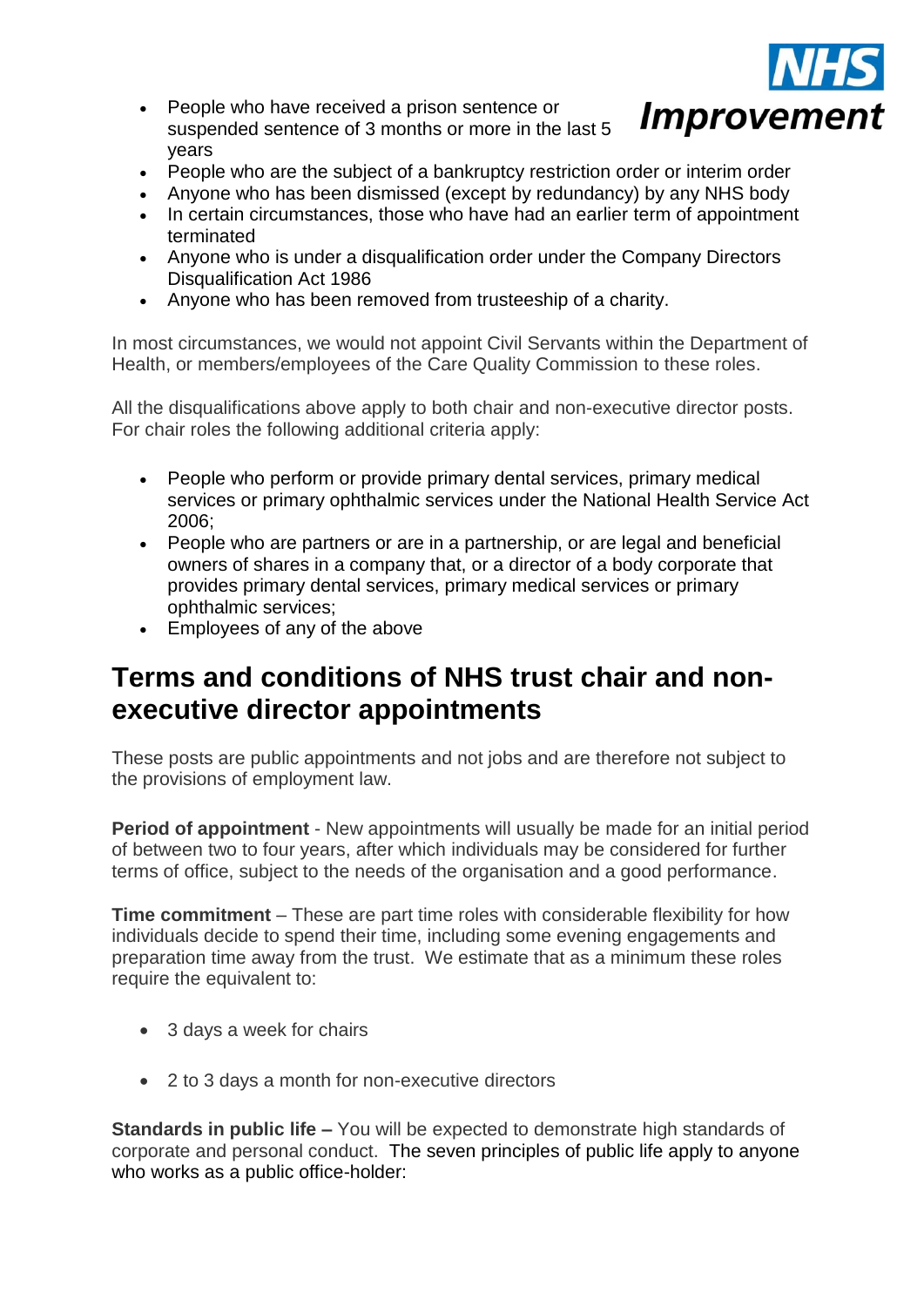

- **•** selflessness holders of public office should act solely *Improvement* in terms of the public interest
- **integrity**  holders of public office must avoid placing themselves under any obligation to people or organisations that might try inappropriately to influence them in their work. They should not act or take decisions in order to gain financial or other material benefits for themselves, their family, or their friends. They must declare and resolve any interests and relationships
- **objectivity**  holders of public office must act and take decisions impartially, fairly and on merit, using the best evidence and without discrimination or bias
- **accountability**  holders of public office are accountable to the public for their decisions and actions and must submit themselves to the scrutiny necessary to ensure this
- **openness**  holders of public office should act and take decisions in an open and transparent manner. Information should not be withheld from the public unless there are clear and lawful reasons for so doing
- **honesty**  holders of public office should be truthful
- **leadership**  holders of public office should exhibit these principles in their own behaviour. They should actively promote and robustly support the principles and be willing to challenge poor behaviour whenever it occurs

Public service values are at the heart of the NHS and chairs and non-executives are expected to subscribe, understand and commit to the personal behaviours, values, technical competence and business practices outlined in the ["The standards for](http://www.professionalstandards.org.uk/docs/default-source/publications/standards/standards-for-members-of-nhs-boards-and-ccgs-2013.pdf?sfvrsn=2)  members of NHS boards and clinical commissioning group governing bodies in [England"](http://www.professionalstandards.org.uk/docs/default-source/publications/standards/standards-for-members-of-nhs-boards-and-ccgs-2013.pdf?sfvrsn=2) produced by the Professional Standards Authority.

The [NHS Leadership Model](http://www.leadershipacademy.nhs.uk/resources/healthcare-leadership-model/) describes nine behaviours which together contribute towards strong and effective NHS leaders. Chairs and non-executive directors will need to demonstrate this range of behaviours and the highest standards of conduct required to contribute effectively in this board level role.

More information about non-executives in the NHS is available on our [website.](https://improvement.nhs.uk/resources/non-executive-appointments/)

## <span id="page-7-0"></span>**How your application will be handled**

**We value and promote diversity and are committed to equality of opportunity for all and appointments made on merit. We believe that the best boards are those that reflect the communities they serve. We particularly welcome applications from women, people from the local black and minority ethnic communities, and disabled people who we know are under-represented in chair and non-executive roles.**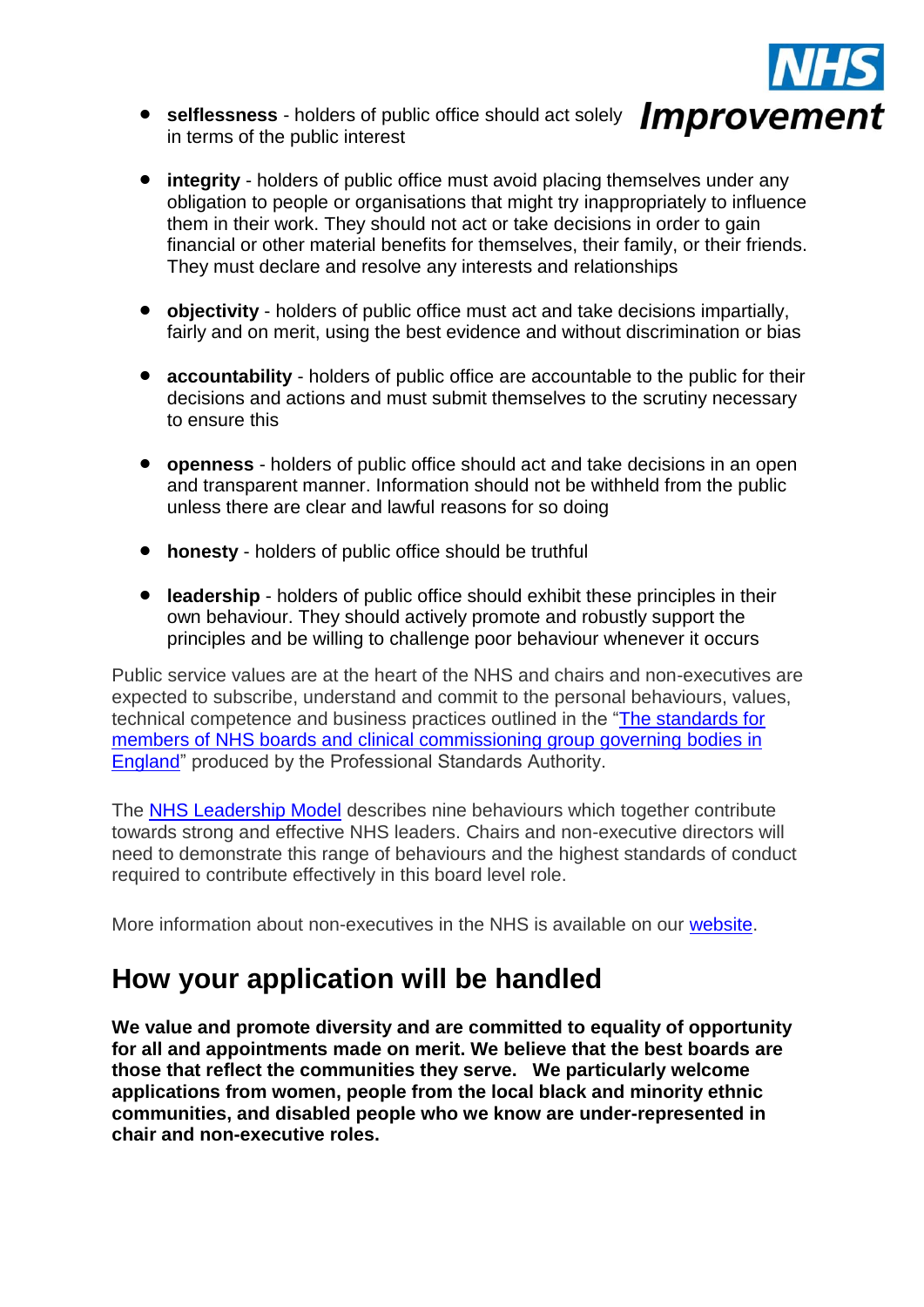We ensure that all appointments of chairs and non-executives to NHS trust boards throughout England are made in a way that is open, transparent and fair to all candidates.



We aim to process all applications as quickly as possible and to treat all candidates with courtesy:

- You will receive an email acknowledging receipt of your application by email
- We will rely on the information you provide in your covering letter and CV to assess whether you have demonstrated the expertise required at the appropriate level for the post.
- It is likely that applications will be long-listed before they are passed to the selection panel for consideration. You should be aware that in this situation, your application might not be considered in full by all panel members
- In some cases the Trust will employ search consultants and long listed candidates may be invited to a preliminary interview. If this is the case, your application form will be shared with the search consultants. Feedback from preliminary interviews will be given to the panel who will decide which candidates will be invited for the final panel interview.
- The panel will decide which candidates will be invited for interview
- You will be notified whether or not you will be offered an interview. Due to the volume of applications we receive, we are not able to provide feedback to individuals not shortlisted for interview
- If invited to interview, the panel will ask you questions about your skills and experience and how you would apply them to this role. The questions will also enable you to demonstrate the board level behaviours required for the role
- Where a candidate is unable to attend an interview on the set date, an alternative date will only be offered at the discretion of the panel
- After the interviews, the panel will identify and rank the appointable candidates and the panel chair will submit a report to our Provider Leadership Committee or Sub Committee. The Committee will consider the panel chair's report and make the final decision on the appointment
- You will be notified of the outcome of your application

## **Your personal information**

Your personal information will be held in accordance with the Data Protection Act 1998. You will not receive unsolicited paper or electronic mail as a result of sending us any personal information. No personal information will be passed on to third parties for commercial purposes. When we ask you for personal information, we promise we will:

- only ask for what we need, and not collect too much or irrelevant information
- ensure you know why we need it
- protect it and insofar as is possible, make sure nobody has access to it who shouldn't
- ensure you know what choice you have about giving us information
- make sure we don't keep it longer than necessary
- only use your information for the purposes you have authorised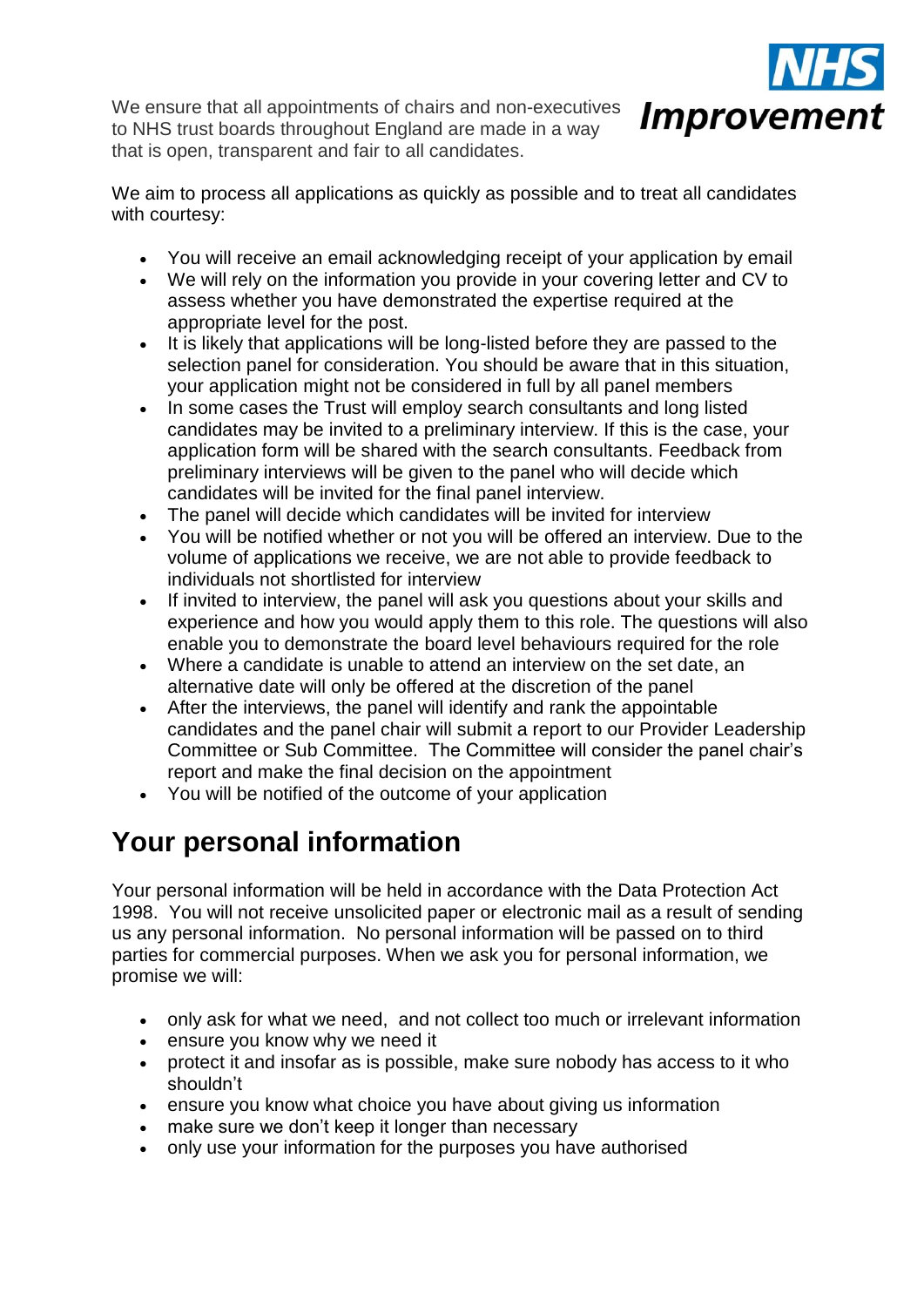We ask that you:



- give us accurate information
- tell us as soon as possible of any changes
- tell us as soon as possible if you notice mistakes in the information we hold about you

If you apply for a post, we will share some of the information you provide with the members of the selection panel for the post to which you apply, so that your application form and CV can be assessed. The monitoring information you provide is not used in the selection process and will not be shared with the selection panel assessing your application. If you are successful and are appointed to an NHS Trust we will also share some of your information with relevant individuals at the organisation concerned.

We are required by the Commissioner for Public Appointments to retain information about the people who apply for public appointments within his remit, and make this information available to him for audit purposes, if requested to do so. Information you provide in your application may therefore be made available to the Commissioner and his auditors on a confidential basis in order to help fulfil the Commissioner's formal complaints investigation role and for audit purposes.

### **Information management**

Information that you provide may be used for statistical analysis but it will not be used in a way that enables you to be identified.

In relation to the information we collect:

- If you submit an application form, your form and any supporting documentation will be retained for up to two years after the closing date for applications
- Any other information relating to an application held electronically, which includes your contact details and monitoring information you provided, will be held for up to 2 years after the closing date for applications
- If at any time you wish your personal information to be removed from our records please contact us.

We are committed to equality and diversity and actively encourage people from all sections of the community to consider applying for public appointments. We are also committed to protecting all of the personal and sensitive information we hold and will take all reasonable steps to ensure that it is protected against unauthorised access, use, modification, disclosure or loss.

We also recognise our obligations under Section 22 of the Gender Recognition Act 2004 and have set out a robust framework for handling protected information to ensure that these obligations are met.

### <span id="page-9-0"></span>**Dealing with your concerns**